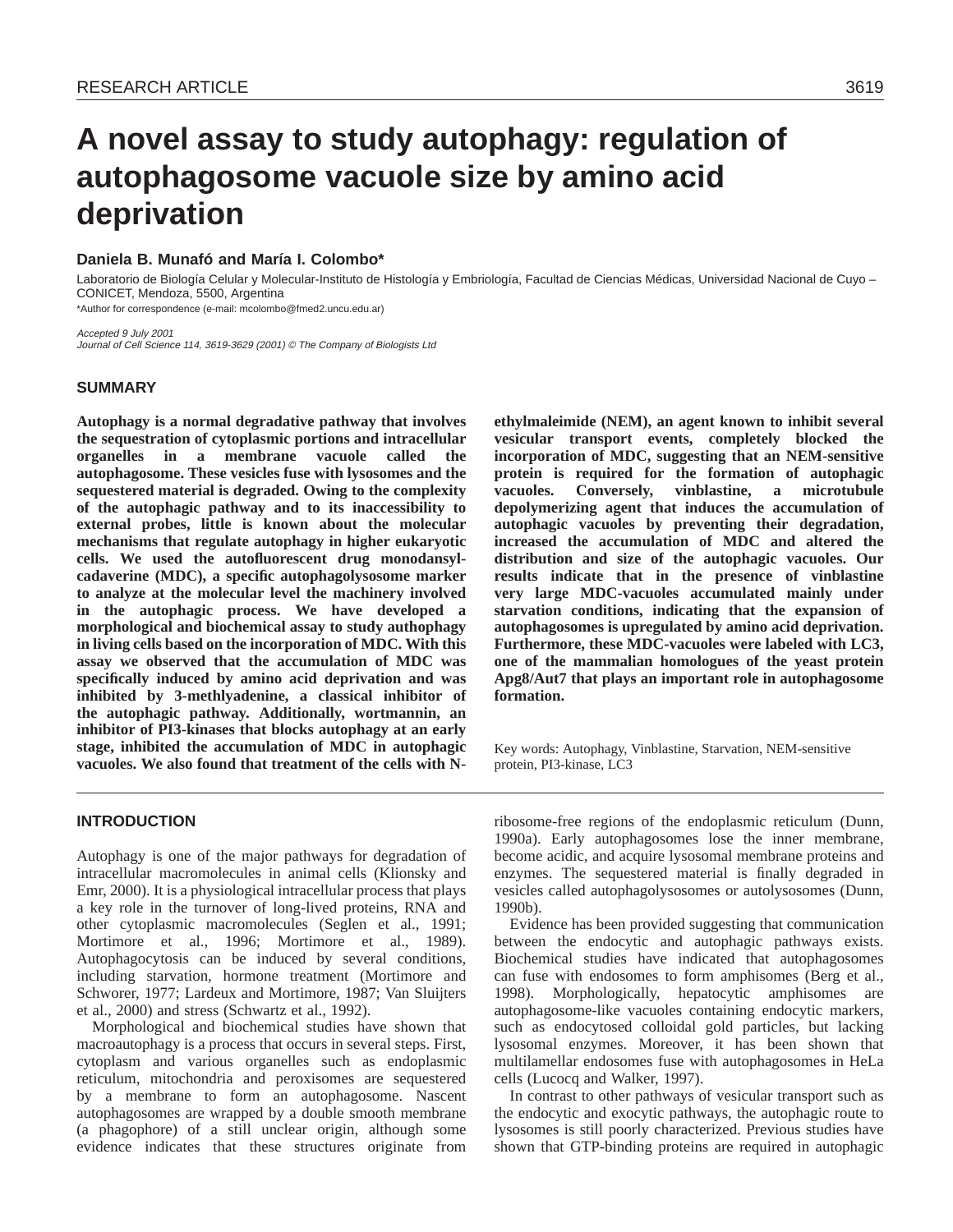#### 3620 JOURNAL OF CELL SCIENCE 114 (20)

vacuole formation (Kadowaki et al., 1996; Petiot et al., 2000). Specifically, a heterotrimeric Gi3-protein controls autophagic sequestration in HT-29 cells (Ogier-Denis et al., 1995; Ogier-Denis et al., 1996). It has also been shown that the PI3-kinase inhibitors wortmannin and LY294002 stop autophagy at the sequestration step in rat hepatocytes (Blommaart et al., 1997). Furthermore, in a recent publication evidence has been presented that the autophagic pathway is differentially controlled by class I and class III PI3-kinases (Petiot et al., 2000). Among the mechanisms controlling autophagy, protein phosphorylation plays an important role. Autophagic sequestration is reduced by tyrosine protein kinase inhibitors. It has been reported that the phosphorylation of ribosomal protein S6 and autophagy are controlled by the same signal transduction pathway (Holen et al., 1995; Blommaart et al., 1995; Van Sluijters et al., 2000).

In yeast, remarkable progress has been achieved in describing the mechanism of autophagy at the molecular level (Noda et al., 1995; Klionsky and Emr, 2000). Applying a genetic approach, a variety of autophagy defective mutants have been described such as apg 1-15 and aut 1-8 (Tsukada and Ohsumi, 1993; Thumm et al., 1994). A novel conjugation system essential for autophagy has been described in both yeast (Mizushima et al., 1998a; Shintani et al., 1999) and human (Mizushima et al., 1998b). Furthermore, it has been shown that Tor, a phosphatidylinositol kinase negatively regulates autophagy in yeast (Noda and Ohsumi, 1998) and also in mammalian cells.

Owing in part to the complexity of the autophagic pathway and the limited accessibility to external probes, little is known at the molecular level about the machinery involved in autophagy in higher eukaryotic cells. Most approaches have used proteins or radiolabeled sugars microinjected by electropermeabilization (Seglen et al., 1986) as probes. It has been reported that the autofluorescent drug monodansylcadaverine (MDC) is a selective marker for autophagic vacuoles (Biederbick et al., 1995). These authors have shown that cytoplasmic vacuoles can be labeled by MDC in vivo in different cell types. When the MDC-fluorescent fraction was separated in a sucrose gradient and analyzed by EM, typical autophagic vacuoles were observed (Biederbick et al., 1995), indicating that MDC specifically accumulates in these type of vacuoles. However, neither the regulation nor the requirements for MDC accumulation in autophagic vacuoles have been assessed. In order to analyze the molecular machinery involved in the autophagic process in mammalian cells, we have developed a morphological and biochemical assay to study authophagy in living cells based on the incorporation of MDC. With this assay autophagy can be monitored easily and accurately by measuring the fluorescence of MDC incorporated by the cells under different experimental conditions.

In order to better understand autophagy, we have used drugs that affect trafficking and/or sorting events. We tested wortmannin (WM), a PI3-kinase inhibitor, and microtubule depolymerizing agents (e.g. vinblastine) on the incorporation of MDC. We also tested the sulfhydryl-alkylating reagent Nethylmaleimide (NEM), an agent that inhibits vesicular transport due to, at least in part, the inactivation of NSF, a general component of the transport machinery (Woodman, 1997). Our results indicate that, whereas WM and NEM

abrogated the formation of autophagic vacuoles, vinblastine induced the formation of very large autophagic vacuoles in a starvation-dependent manner, indicating that the expansion of autophagosomes is upregulated by amino acid deprivation, making the autophagic process physiologically more efficient.

# **MATERIALS AND METHODS**

#### **Materials**

Minimal essential medium ( $\alpha$ -MEM) and fetal bovine serum were obtained from Gibco Laboratories (Grand Island, NY). Vinblastine was obtained from ICN (Costa Mesa, CA). The carbocyanine DiOC6 and LysoTracker were from Molecular Probes (Eugene, OR). All other reagents were from Sigma Chemical Co. (St Louis, MO). A rabbit antibody raised against endoplasmic reticulum membrane proteins was a generous gift from Bruno Goud (Curie Institute, Paris, France). The pEGFP-LC3 plasmid was kindly provided by Noboru Mizushima and Tamotsu Yoshimori (National Institute for Basic Biology, Okazaki, Japan).

#### **Cell culture**

Chinese hamster ovary (CHO) cells were grown in minimal essential medium ( $\alpha$ -MEM) supplemented with 10% fetal bovine serum (FBS), at 37°C in an atmosphere of 95% air and 5% CO2, in 12-well plates to 80% confluence. HepG2 (human hepatoma) cells were grown in RPMI-1640 (Sigma) supplemented with 5% FBS.

#### **Autophagy induction**

Autophagy was induced by amino acid starvation. Cells were washed three times with PBS and incubated with 1 ml Earle's balanced salts solution (EBSS) (Sigma) at 37°C for different lengths of time in the presence or the absence of the drugs. In some experiments, cells were pre-treated with the inhibitors before induction of autophagy.

### **Labeling of autophagic vacuoles with monodansylcadaverine (MDC)**

Following induction of autophagy by amino acid starvation, the cells were incubated with 0.05 mM MDC in PBS at 37°C for 10 minutes (Biederbick et al., 1995). After incubation, cells were washed four times with PBS and collected in 10 mM Tris-HCl, pH 8 containing 0.1% Triton X-100. Intracellular MDC was measured by fluorescence photometry (excitation wavelength 380 nm, emission filter 525 nm) in a Packard Fluorocount microplate reader. To normalize the measurements to the number of cells present in each well, a solution of ethidium bromide was added to a final concentration of 0.2 µM and the DNA fluorescence was measured (excitation wavelength 530 nm, emission filter 590 nm). The MDC incorporated was expressed as specific activity (arbitrary units).

#### **Visualization of MDC-labeled vacuoles**

Autophagic vacuoles were labeled with MDC by incubating cells grown on coverslips with 0.05 mM MDC in PBS at 37°C for 10 minutes. After incubation, cells were washed four times with PBS and immediately analyzed by fluorescence microscopy using an inverted microscope (Nikon Eclipse TE 300, Germany) equipped with a filter system (excitation filter V-2A: 380-420 nm, barrier filter: 450 nm). Images were obtained with a CCD camera (Orca I, Hamamatsu) and processed using the program Meta View, version 4.5 (Universal Images Coorporation).

#### **Labeling of acidic compartments with Lysotracker**

Acidic compartments were labeled by incubating the cells with 1 µM LysoTracker (Molecular Probes) in the culture media for 10 seconds at RT. After incubation, cells were washed with PBS and immediately analyzed by fluorescence microscopy using the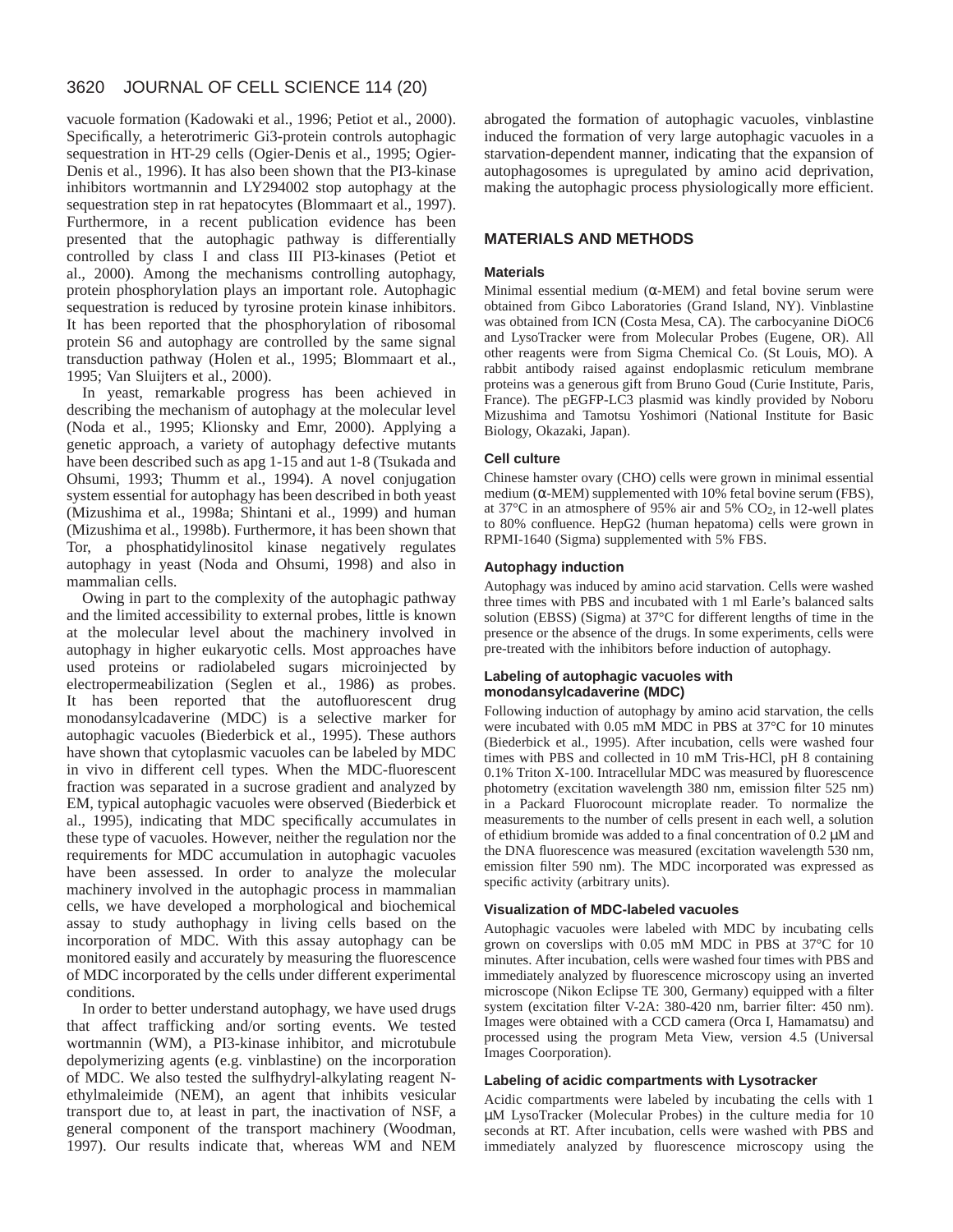following filter system: excitation filter 510-560 nm, barrier filter 590 nm.

#### **Indirect immunofluorescence for endoplasmic reticulum**

Cells were fixed with 1 ml of 3% paraformaldehyde solution in PBS, for 15 minutes at room temperature (RT). Cells were washed with PBS and blocked twice by incubating with 0.1 M glycine in PBS for 10 minutes at RT. Cells were permeabilized with 0.01% saponin in PBS containing 0.2% BSA, and were then incubated with a rabbit antibody raised against endoplasmic reticulum membrane proteins (dilution 1:300). Bound antibodies were subsequently detected by incubation with goat anti-rabbit Texas Red-conjugated secondary antibody. Cells were mounted with 50% glycerol in PBS and analyzed by fluorescence microscopy.

#### **Labeling of early and late endocytic compartments**

Cells incubated under starvation conditions (EBSS media) for two hours were labeled with MDC as described above and subsequently incubated with 0.5 mg/ml Dextran tetramethylrhodamine (fluoro ruby) (Molecular Probes) internalized for 5 minutes to label early endocytic compartments. To label late endosomes, after the initial 5 minutes internalization of the endocytic marker, cells were washed and the probe was chased for 10 minutes. Subsequently, they were labeled with MDC. Cells were immediately analyzed by fluorescence microscopy.

#### **Transient tranfection with GFP-LC3**

CHO cells at 70% confluence were transfected with pEGFP-LC3 using the lipofectamine reagent (Gibco) according to the manufacturer's instructions. After 48 hours transfection cells were subjected to different treatments, labeled with MDC as described above and analyzed by fluorescence microscopy.

# **RESULTS**

# **Monodansycadaverine (MDC)-accumulation increases during starvation**

It has been reported that MDC is a specific marker for autolysosomes (Biederbick et al., 1995). However, the regulation and the molecular machinery required for MDC accumulation has not been assessed. Therefore, we studied the incorporation of MDC in cells where autophagy was stimulated by amino acid deprivation, a physiological stimulus of this process. CHO cells

were incubated in  $\alpha$ -MEM medium (control cells) or in EBSS medium (starved cells) at 37°C for two hours. Following this incubation period, both starved and control cells were incubated with MDC 0.05 mM for 10 minutes at 37°C and then washed four times with cold PBS pH 7.4. Cells were analyzed by fluorescence microscopy. As shown in Fig. 1A, starved cells showed an increase in the number of vesicles as well as in their size, indicating that starvation induced the formation of the MDC-labeled vacuoles. MDC was concentrated in spherical structures distributed in the cytoplasm and also localized in the perinuclear region, probably corresponding to the microtubule organizing center.

Intracellular MDC was measured by fluorometry (see Materials and Methods). Two hours starvation increased MDC

 $\blacktriangle$ 



**Control** 

**Starvation** 



**Fig. 1.** Monodansycadaverine (MDC)-labeled vesicles are induced by starvation. (A) CHO cells were incubated in  $\alpha$ -MEM medium (control cells) or in EBSS medium (starved cells) at 37°C for two hours. Following this incubation period, both starved and control cells were incubated with MDC at 0.05 mM for 10 minutes at 37°C and then washed four times with PBS pH 7.4. Cells were immediately analyzed by fluorescence microscopy using an inverted microscope as described in Materials and Methods. Images were obtained with a CCD camera and processed using the Meta View program. (B) Cells were incubated in  $\alpha$ -MEM medium (control cells) or in EBSS medium (starved cells) at 37°C for two hours. Following this incubation period, both starved and control cells were incubated with MDC 0.05 mM for 10 minutes at 37°C, washed four times with PBS pH 7.4, and then lysed in 10 mM Tris-HCl, pH 8 containing 0.1% Triton X-100. Intracellular MDC was measured by fluorescence photometry as indicated in Experimental Procedures. The data represent the mean±s.e.m. of at least three independent experiments. (C) CHO cells were incubated in starvation medium for different periods of time. MDC labeling and measurement was performed as in B. Data are representative of at least three independent experiments.

> uptake more than twice compared with control cells (Fig. 1B). Similar results were obtained with HepG2, a hepatocytic cell line (data not shown). To analyze the kinetics of MDC uptake, CHO cells were incubated in EBSS medium for different periods of time and subsequently labeled with MDC. Thirty minutes of amino acid deprivation was enough to double the amount of MDC that accumulated in the starved cells (Fig. 1C). This is consistent with previous results indicating that autophagy is rapidly induced following amino acid deprivation (Dunn, 1990a). After 90 minutes of starvation a steady state of MDC incorporation was reached. The accumulation of MDC was almost completely prevented by adding to the starvation media a 4× solution of a mixture of amino acids (data not shown) confirming that the incorporation of MDC was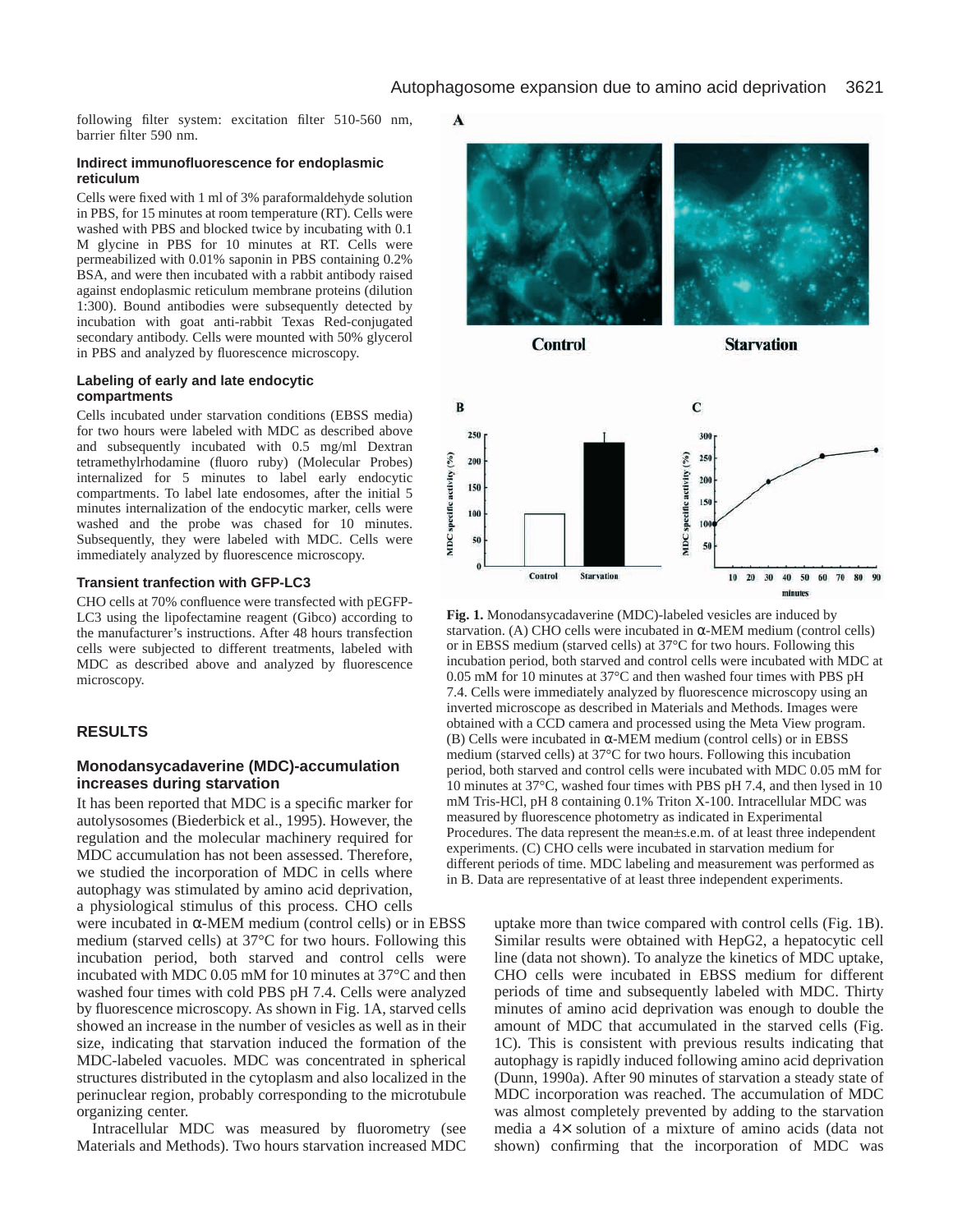specifically induced by amino acid deprivation.

To characterize the MDC-labeled structures we carried out co-localization studies with various cellular markers in cells incubated under starvation condition. A marked co-localization was observed with Lysotracker, which accumulates in acidic compartments and lysosomes (Fig. 2A-C), indicating that several of the MDClabeled vacuoles have acquired an acidic pH. To investigate whether endosomes overlap with MDC-labeled autophagic vacuoles we have internalized rhodamineconjugated dextran for 5 minutes to label early endosomes. Fluorescence microscopy showed rodhamine-dextran in punctated spherical structures that did not co-localize with MDC (Fig. 2D-F). This result indicates that MDC-vacuoles are distinct from the early endosome compartment. To label late endocytic compartments the endocytic marker was internalized for 5 minutes. Cells were then washed and the probe was chased during 10 minutes. As shown in Fig. 2G-I the fluid phase marker chased to late endocytic compartments partially co-localized with the MDCcontaining vacuoles. This is consistent with previous observations that the autophagic and endocytic pathways converge after the early endosome level (Gordon and Seglen, 1988; Tooze et al., 1990).

Since it has been postulated that autophagosomes originate from ribosomefree endoplasmic reticulum membranes (i.e. isolation membrane, phagophore) we used an antibody against ER proteins. It is<br>important to mention that for important to mention that for immunofluorescence studies cells are fixed and fixation decreases the MDC staining. Therefore, MDC-structures are not visualized as clearly as in non-fixed cells. As shown in Fig. 2K*,* a typical ER reticular pattern was observed; however, the marker was not detected on the limiting membrane of the MDC-labeled vesicles, as in the case of LC3 (see below). In addition, we have used the carbocyanine DiOC6 to identify ER membranes in living cells. A similar

reticular distribution was observed and no overlapping with MDC-vesicles was detected (data not shown).

These results indicate that MDC accumulates in vacuoles of the autophagic pathway that are acidic and that partially overlap with late endocytic structures, but that are not labeled by ER markers, therefore they probably represent more mature compartments.

#### **MDC incorporation is blocked by inhibitors of the autophagic pathway**

It is known that 3-methyladenine (3-MA) is a specific inhibitor



**Fig. 2.** Characterization of the MDC-labeled vacuoles. CHO cells were incubated in EBSS medium (starvation) at 37°C for two hours. Following this incubation period, cells were labeled with MDC as described in Fig.1 and then incubated with 1  $\mu$ M LysoTracker (LYS) for 10 seconds at RT. Cells were washed with PBS and immediately analyzed by fluorescence microscopy using the following filter system: excitation filter 510-560 nm, barrier filter 590 nm. MDC-labeled vacuoles are displayed in green and LYS in red. Arrows indicate some of the structures showing overlapping in the merged images (A-C). To label early endocytic compartments (EE), cells incubated under starvation conditions for two hours, were labeled with MDC and subsequently incubated with 0.5 mg/ml dextran tetramethylrhodamine for 5 minutes (D-F). To label late endosomes (LE), after the initial 5 minutes internalization of the endocytic marker, cells were washed and the probe was chased for 10 minutes before labeling with MDC. Cells were immediately analyzed by fluorescence microscopy (G-I). Endoplasmic reticulum (ER) was detected by indirect immunofluorescence (J-L). Cells were fixed, permeabilized and incubated with a rabbit antibody raised against ER membrane proteins (dilution 1:300) and with goat anti-rabbit Texas Red-conjugated secondary antibody. Cells were mounted with 50% glycerol in PBS and analyzed by fluorescence microscopy.

of early stages of the autophagic process (Seglen and Gordon, 1982). To test if the incorporation of MDC was indeed via autophagy, CHO cells were pre-incubated for 3 hours with 10 mM 3-MA and autophagy was induced by amino acid deprivation for 90 minutes. As expected, MDC incorporation was inhibited by 3-MA (Fig. 3B). An inhibitory effect on the incorporation of MDC was also observed by fluorescence microscopy (Fig. 3A).

It has previously been shown that phosphatidylinositol 3 kinases participate in the regulation of autophagy (Blommaart et al., 1997). To determine if the incorporation of MDC was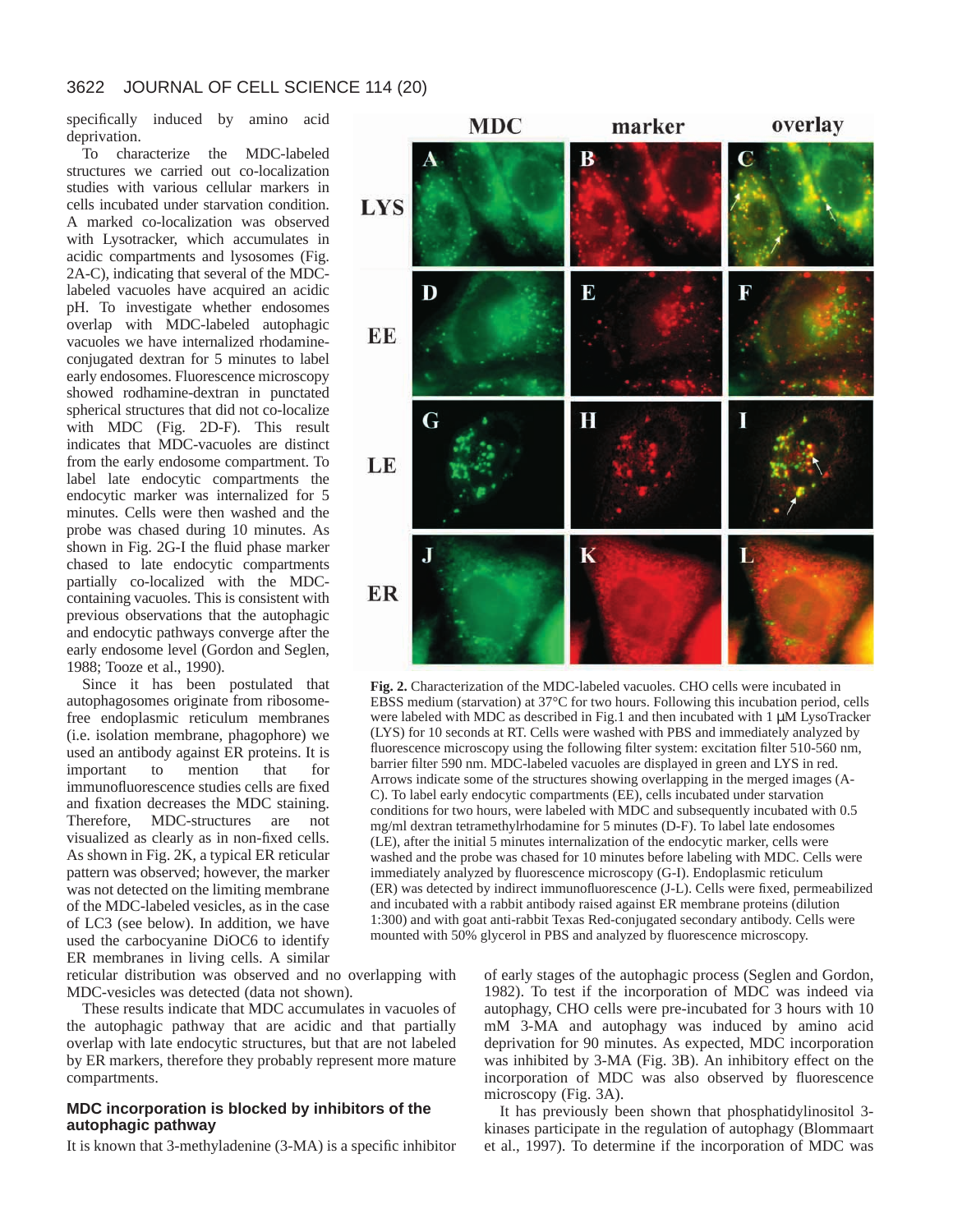

**Fig. 3.** The accumulation of MDC is inhibited by inhibitors of the autophagic pathway. CHO cells were incubated in α-MEM medium (control cells) or in EBSS medium (starved cells) for two hours in the absence or the presence of 10 mM 3-methyladenine (3-MA), 200 nM wortmannin (WM) or 2 µg/ml cycloheximide (CXM). In the case of 3-MA and CXM, cells were pre-incubated for 3 hours (3-MA) or 5 hours (CXM) with the corresponding inhibitor before the induction of autophagy. (A) Following the incubation period indicated above, cells were incubated with 0.05 mM MDC for 10 minutes at 37°C and then washed four times with PBS pH 7.4. Cells were immediately analyzed by fluorescence microscopy as indicated in Fig. 1. (B) Cells treated as indicated above were incubated with 0.05 mM MDC for 10 minutes at 37°C, washed four times with PBS pH 7.4, and then lysed in 10 mM Tris-HCl, pH 8 containing 0.1% Triton X-100. Intracellular MDC was measured by fluorescence photometry as indicated in Experimental Procedures. The data represent the mean±s.e.m. of two to four independent experiments.

also regulated by PI3-kinases we tested the effect of wortmannin (WM), a potent PI3-kinase inhibitor, on the formation of MDC-labeled vacuoles. Cells were incubated in α-MEM medium (control cells) and in EBSS (starvation medium) at 37°C in the presence or the absence of 200 nM WM. As shown in Fig. 4A, WM inhibited the accumulation of MDC in starved cells. Furthermore, we analyzed the effect of WM by fluorescence microscopy. Fig. 4B shows that the accumulation of MDC in autophagic vacuoles was substantially inhibited by WM.

Taken together, these results indicate that the accumulation of MDC-labeled vesicles correlates with the induction of autophagy by amino acid deprivation, and is abrogated by proven inhibitors of the autophagic pathway such as 3-MA and WM. Therefore, autophagocytosis can be followed both biochemically and morphologically in living cells using this system based on the incorporation of MDC.

To test if protein synthesis was required for the autophagydependent accumulation of MDC, CHO cells were preincubated with cycloheximide for 5 hours prior to induction of autophagy by amino acid deprivation. The results indicate that the starvation-induced accumulation of MDC was inhibited by pre-incubation with cycloheximide (Fig. 3A,B). By contrast,

simultaneous induction of autophagy and treatment with cycloheximide for 1 hour did not affect MDC incorporation (data not shown). This result indicates that cycloheximide does not directly inhibit the accumulation of MDC but that the synthesis of a protein (or proteins) with a rapid turnover is required for the autophagic process.

# **The formation of autophagosomes requires an Nethylmaleimide sensitive fusion protein**

It is known that NSF, the N-ethylmaleimide (NEM)-sensitive fusion protein, is required for multiple transport events (Woodman, 1997; Colombo, 1996). ATP hydrolysis by NSF results in the disassembly of cis-SNARE complexes allowing the formation of trans-SNARE complexes and subsequent membrane fusion (Gerst, 1999; Woodman, 1997). The ATPase activity of NSF is abrogated by NEM, thereby inactivating NSF.

It has previously been shown that, similar to in vitro observations, treatment of intact CHO cells with NEM caused the accumulation of uncoated Golgi-transport vesicles (Orci et al., 1989), probably due to inactivation of endogenous NSF. To test if an NEM-sensitive protein was required in the autophagic pathway we treated the cells with NEM. Fig. 4 shows that pre-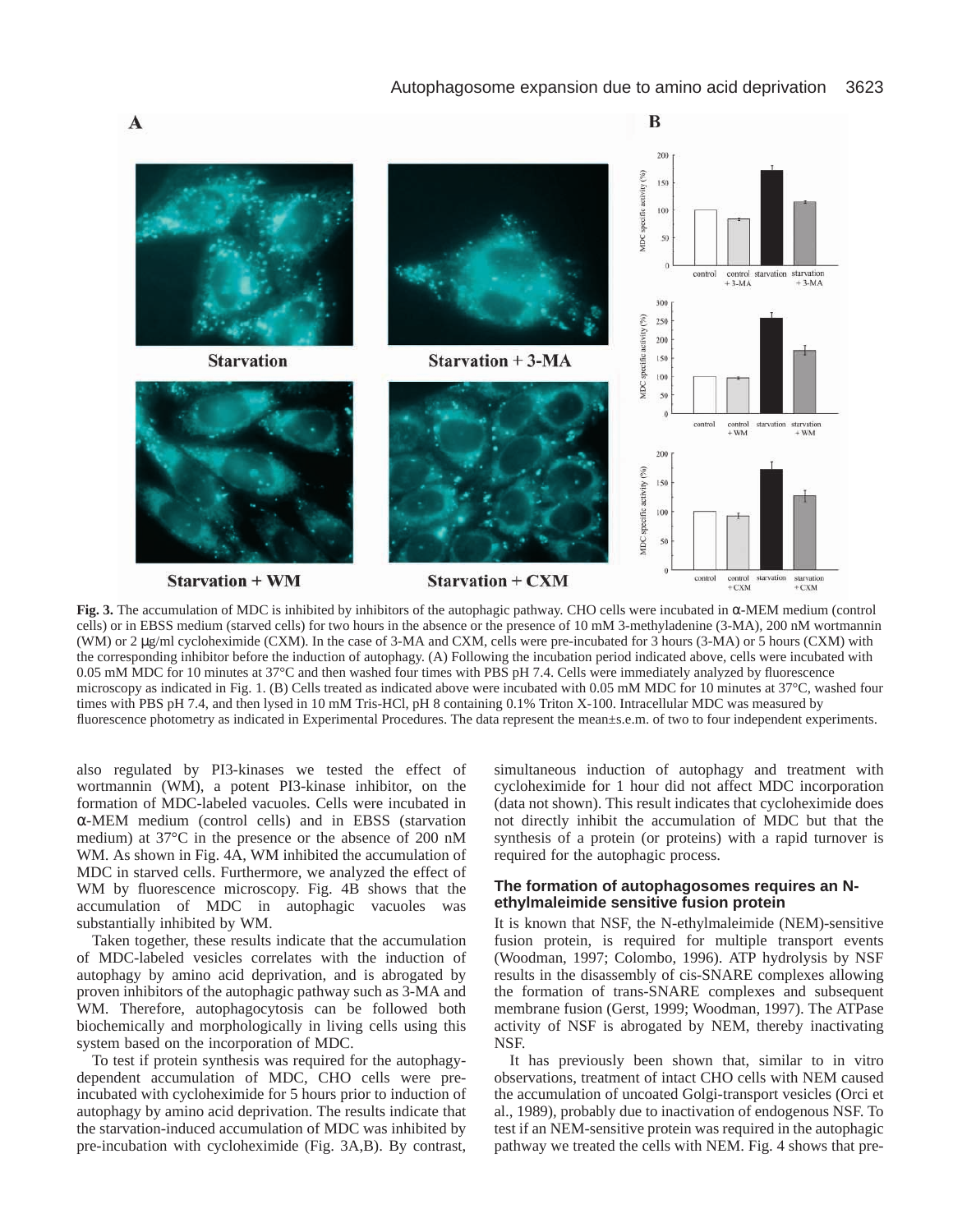#### 3624 JOURNAL OF CELL SCIENCE 114 (20)

**Fig. 4.** N-ethylmaleimide (NEM) completely blocks the formation of MDC-labeled vacuoles. Cells were preincubated for 15 minutes in the presence or the absence of 50 µM NEM. Autophagy was subsequently induced by incubating the cells in starvation medium for 60 minutes. Cells were labeled with 0.05 mM MDC for 10 minutes at 37°C and then washed four times with cold PBS pH 7.4. Cells were immediately analyzed by fluorescence microscopy as indicated in Fig. 1.

 $-$  NEM

incubation of the cells with 50 µM NEM completely eliminated the starvation-dependent accumulation and labeling of the vesicles with MDC. This result suggests that an NEM-sensitive protein (e.g. NSF) is required for the initial steps in the autophagic pathway, such as the sequestration step, although it is likely that it might be required for other events such as fusion with late endocytic/lysosomal compartments. Since NEM may affect several proteins, we cannot discard the possibility that another NEM-sensitive protein(s) might be required.

# **Vinblastine alters the distribution and size of MDC-labeled vesicles**

It has been shown that the microtubule disrupting agent vinblastine blocks the autophagic-lysosomal pathway at some point subsequent to autophagosome formation (Gordon and Seglen, 1988; Hoyvik et al., 1986). Vinblastine depolymerizes microtubules involved in the intracellular transport of endosomes and lysosomes, thus preventing fusion between autophagosomes and the lysosomal compartment. To examine the effect of microtubule depolymerizing agents on the accumulation of MDC, CHO cells were grown in full nutrient conditions in the presence or absence of 50 µM vinblastine. Vinblastine-treatment moderately increased the accumulation of MDC measured by fluorometry (data not shown). We also studied the accumulation of MDC by fluorescence microscopy in vinblastine-treated cells. As shown in Fig. 5C, vinblastine treatment increased the number of MDC-labeled vacuoles. Furthermore, the labeled vesicles presented an altered distribution, probably as a consequence of the disruption of the microtubule architecture. Cells were more rounded and the MDC vacuoles were uniformly distributed around the nucleus.

We further examined the effect of vinblastine on the formation of MDC-labeled autophagic vesicles in cells incubated under starvation. Under these conditions autophagy will be stimulated but the maturation and degradation of the autophagic vesicles will be prevented because vinblastine hampers fusion with the lysosome. To our surprise, as shown in Fig. 5D, there was a marked increase in the size of the labeled vacuoles, an effect that was inhibited by pre-incubation with 3-MA (Fig. 5F). We have used Metamorph software to quantify the number and size of the MDC-labeled vacuoles The data in Fig. 5G show the quantification of the images displayed in Fig. 5A-D, although similar results were obtained by quantifying more than 50 cells subjected to the same treatments. A marked increase in the number of vesicles was induced under starvation conditions; however, in the presence of vinblastine the number of vacuoles was only moderately increased, even in cells incubated in an amino acid free media. By contrast, the area media of the vesicles generated in the



presence of vinblastine was increased. It is interesting to note that the increase in size of these autophagic vacuoles was mainly observed under starvation conditions (compare insets in Fig. 5C and D), suggesting that the expansion of autophagosomes is upregulated by a signal transduction mechanism that depends on amino acid deprivation. Since vinblastine blocks fusion between autophagosomes and lysosomes, the maturation and degradation of autophagic vacuoles is hampered, causing the accumulation of autophagosomes. The size of the vacuoles accumulated is increased, mainly under starvation conditions, because vinblastine does not block the formation and fusion of early stages of this pathway.

We have characterized the vacuoles generated in the presence of vinblastine under starvation condition, by colocalization with several subcellular markers. Similar to the results described above, the MDC-labeled vacuoles colocalized with Lysotracker (Fig. 6A-C). Endocytic markers were not detected in autophagic vacuoles after a short 5 minute uptake (Fig. 6D-F); however, few MDC-labeled vacuoles seem to be reached by rhodamine-dextran when the endocytic marker was chased for 15 minutes (Fig. 6G-I). Membranes of the endoplasmic reticulum were identified by indirect immunofluorescence. In Fig. 6K a typical reticular structure is observed with spaces that are occupied by the MDC-labeled vesicles, however the ER marker was not detected on the autophagosomal delimiting membrane (Fig. 6L).

It is known that the maturation of the autophagic vacuoles occurs in various steps. First, an early autophagosome is formed by closure of cup-shaped isolation membranes (Seglen et al., 1996; Mizushima et al., 2001). Second, a late autophagosome is formed upon acquisition of the acidifying H+-ATPase and, finally, autophagolysosomes containing acid hydrolases are generated by fusion with pre-exisiting lysosomes (Dunn, 1990b). Since it is known that vinblastine blocks fusion between autophagosomes and lysosomes, our results indicate that MDC is able to label not only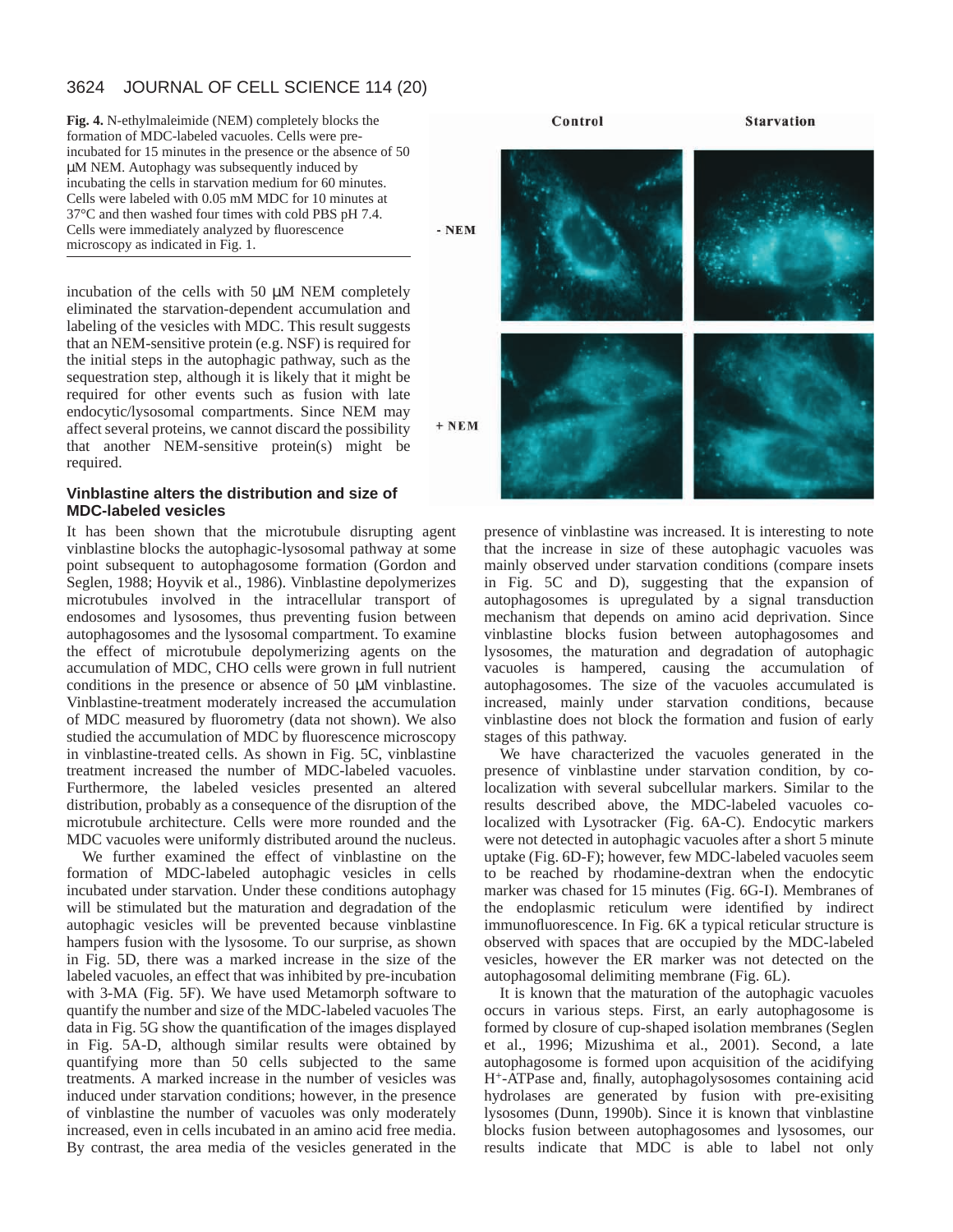autophagolysosomes but also more immature vesicles (e.g. late autophagosomes) that have an acidic pH. In earlier reports it has been shown that ER membrane markers could be observed only in membranes of early autophagosomes but disappeared

Control

# **Starvation**



**Fig. 5.** Vinblastine-treatment causes a marked increase in the size of autophagic vacuoles. (A) CHO cells were incubated in full nutrient conditions (A,C,E) or in starvation medium (B,D,F) for 3 hours, in the presence (C,D,E,F) or absence (A,B) of 50 µM vinblastine. In E and F cells were pre-incubated for 3 hours with 10 mM 3-MA. Both starved and control cells were subsequently incubated with 0.05 mM MDC for 10 minutes at 37°C and then washed four times with cold PBS pH 7.4. Cells were immediately analyzed by fluorescence microscopy as indicated in Fig. 1. (G) The number and size of MDC-labeled vacuoles displayed in Fig. 5A-D were quantified by Methamorph software, using the integrated morphometry analysis. Data represent the mean±s.e.m.

in late autophagic vacuoles. Since we have not detected ER markers in the MDC-labeled vacuoles generated in the presence of vinblastine, it is likely that the earliest structures of the autophagosomal pathway such us the phagophore or isolation membranes are not labeled with MDC.

## **MDC-vacuoles are labeled with LC3 a protein that associates with autophagosome membranes**

Little is known about the molecules present in autophagosomal membranes in mammalian cells. Apg8/Aut7 is an essential protein for autophagy in yeast (Lang et al., 1998; Kirisako et al., 1999) that is upregulated by amino acid starvation (Kirisako et al., 1999). Three mammalian homologs have been identified: GABARAP (GABA receptor-associated protein), GATE-16 (Golgi associated ATPase enhancer of 16 kDa), and LC3 (microtubule-associated protein light chain 3) (Mann and Hammarback, 1994; Wang et al., 1999; Legesse-Miller et al., 2000). It has been shown that LC3 is a cytoplasmic protein that is processed into another form, LC3II, which associates with the autophagosome membranes (Kabeya et al., 2000; Mizushima et al., 2001). LC3II is present both inside and outside autophagosomes and the amount of this form increases by amino acid deprivation. To assess if the MDC-labeled vacuoles recruit LC3, we transiently overexpressed GFP-LC3 in CHO cells. As shown in Fig. 7, in cells incubated in complete medium (control) GFP-LC3 presented a diffuse distribution. By contrast, after incubation in an amino acid-free media for two hours, GFP-LC3 presented a large punctate pattern with several ring-shaped structures. Some of the brightest spots do not seem to overlap with MDC. However, several MDC-labeled vacuoles are clearly decorated by GFP-LC3 (inset) indicating that this protein binds peripherally to the delimiting membrane of these vacuoles. Furthermore, in cells incubated under starvation condition but in the presence of vinblastine, the large MDC-labeled vacuoles are also marked with GFP-LC3, suggesting an association of this protein with the delimiting membrane. These results confirm the autophagic nature of the MDC-labeled structures.

# **DISCUSSION**

Autophagy is the major inducible pathway for the general turnover of cytoplasmic components (Dunn, 1990a; Dunn, 1990b; Klionsky and Emr, 2000). The initial event is the sequestration of cytoplasmic components and organelles in double-membrane structures (e.g. nascent autophagosomes) that probably originate from specialized regions of the endoplasmic reticulum. The maturation of autophagosomes appears to occur in a stepwise manner. The first step is the acquisition by the nascent autophagosome of lysosomal membraneassociated proteins but not lysosomal enzymes. Next, a proton-ATPase is incorporated and the compartment becomes acidified. Finally, lysosomal hydrolases are delivered to this maturing compartment and the intravacuolar materials are degraded (Dunn, 1990b). The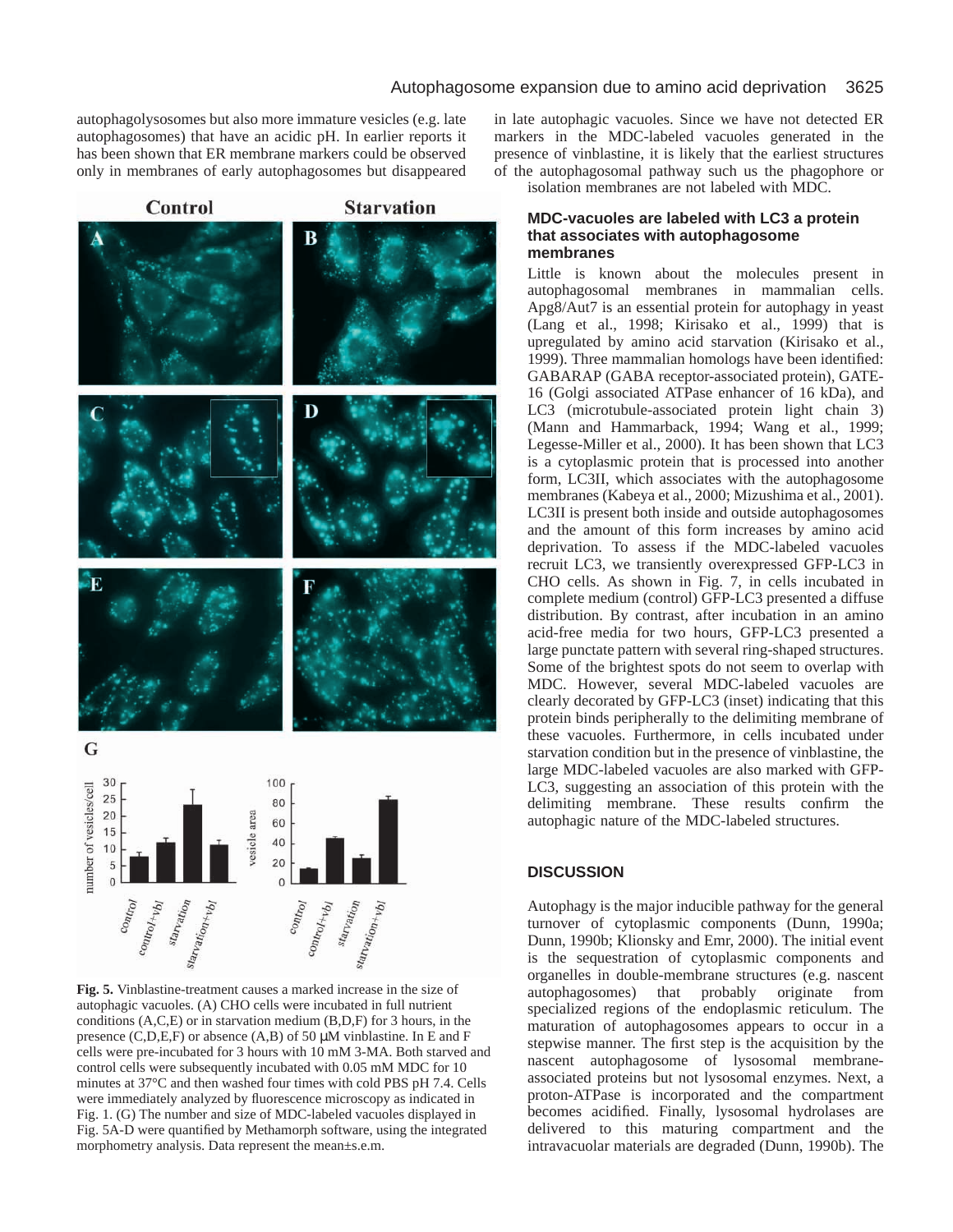**Fig. 6.** Characterization of the MDC-labeled vacuoles generated in the presence of vinblastine. CHO cells were incubated in starvation medium for two hours at 37°C in the presence of 50 µM vinblastine. Following this incubation period, cells were labeled with MDC and then incubated with 1 µM LysoTracker (LYS) for 10 seconds at RT. Cells were washed with PBS and immediately analyzed by fluorescence microscopy using the following filter system: excitation filter 510- 560 nm, barrier filter 590 nm. MDC-labeled vacuoles are displayed in green and LYS in red. Arrows indicate some of the structures showing overlapping (A-C). To label early endocytic compartments (EE), cells incubated under starvation conditions for two hours were labeled with MDC and subsequently incubated with 0.5 mg/ml dextran tetramethylrhodamine for 5 minutes (D-F). To label late endosomes (LE), after the initial 5 minutes internalization of the endocytic marker, cells were washed and the probe was chased for 10 minutes before labeling with MDC. Cells were immediately analyzed by fluorescence microscopy (G-I). Endoplasmic reticulum (ER) was detected by indirect immunofluorescence. Cells were fixed, permeabilized and incubated with a rabbit antibody raised against endoplasmic reticulum membrane proteins (dilution 1:300) and a goat anti-rabbit Texas Red-conjugated secondary antibody. Cells were mounted with 50% glycerol in PBS and analyzed by fluorescence microscopy (J-L).



crucial event in the transformation of an autophagosome into an autophagolysosome is the fusion with lysosomes. Mature autophagic vacuoles are defined mainly by the acquisition of lysosomal enzymes and by their appearance at the electron microscope. The ultrastructural hallmarks of fully developed autophagic vacuoles are myelin-like membrane whirls in the lumen of these organelles (Seglen et al., 1996; Papadopoulos and Pfeifer, 1987).

In this study we have developed a novel system for monitoring the autophagic pathway based on the incorporation of the autofluorescent marker MDC. This reagent has been described as a selective marker for autophagic vacuoles (Biederbick et al., 1995). However, it was not previously determined whether the accumulation of MDC was under the control of the known regulators of the autophagic pathway. In the present report we have shown that the accumulation of MDC-labeled vesicles correlates with the induction of autophagy by amino acid deprivation. The accumulation of MDC-labeled vacuoles was also visualized by fluorescence microscopy, allowing the morphological study of different stages in the development of autophagic vacuoles. Furthermore, the incorporation of MDC was abrogated by incubation with inhibitors known to block autophagy (e.g. 3- MA, WM), indicating that the accumulation of MDC responds to the classical regulators of this pathway. Interestingly, we have observed that treatment of the cells with the alkylating agent N-ethylmaleimide completely blocked the accumulation of MDC, even under starvation conditions, suggesting that an

NEM-sensitive protein is required for the initial steps in the formation of autophagic vacuoles.

Due to the complexity of this multi-step process it is not clear whether autophagy requires protein synthesis or not, and the literature on this issue is contradictory. For example, cycloheximide has been found not to inhibit autophagy stimulated by glucagon (Wong and Woo, 1987), while others have observed that cycloheximide pretreatment decreased autophagic degradation or inhibited the formation of autophagic vacuoles (Marzella and Glaumann, 1980; Oliva et al., 1992). In our study we have observed that pre-incubation with cycloheximide for more than three hours before induction of autophagy by amino acid deprivation partly inhibited the accumulation of MDC induced by starvation. This result indicates that the synthesis of a protein (or proteins) with a rapid turnover is required for this process. This observation is consistent with a previous report showing that pre-treatment with cycloheximide for 3 hours caused inhibition of autophagy-induced degradation. Apparently, a protein with a very fast turnover is necessary for lysosomal fusion (Lawrence and Brown, 1993).

We have observed that, in cells incubated in the presence of vinblastine (which allows the accumulation of autophagosomes by blocking degradation), very large MDC labeled vesicles are formed. Interestingly, the increase in size was mainly observed in cells incubated under starvation conditions, suggesting that a signal transduction mechanism regulates the size of autophagosomes. Several autophagy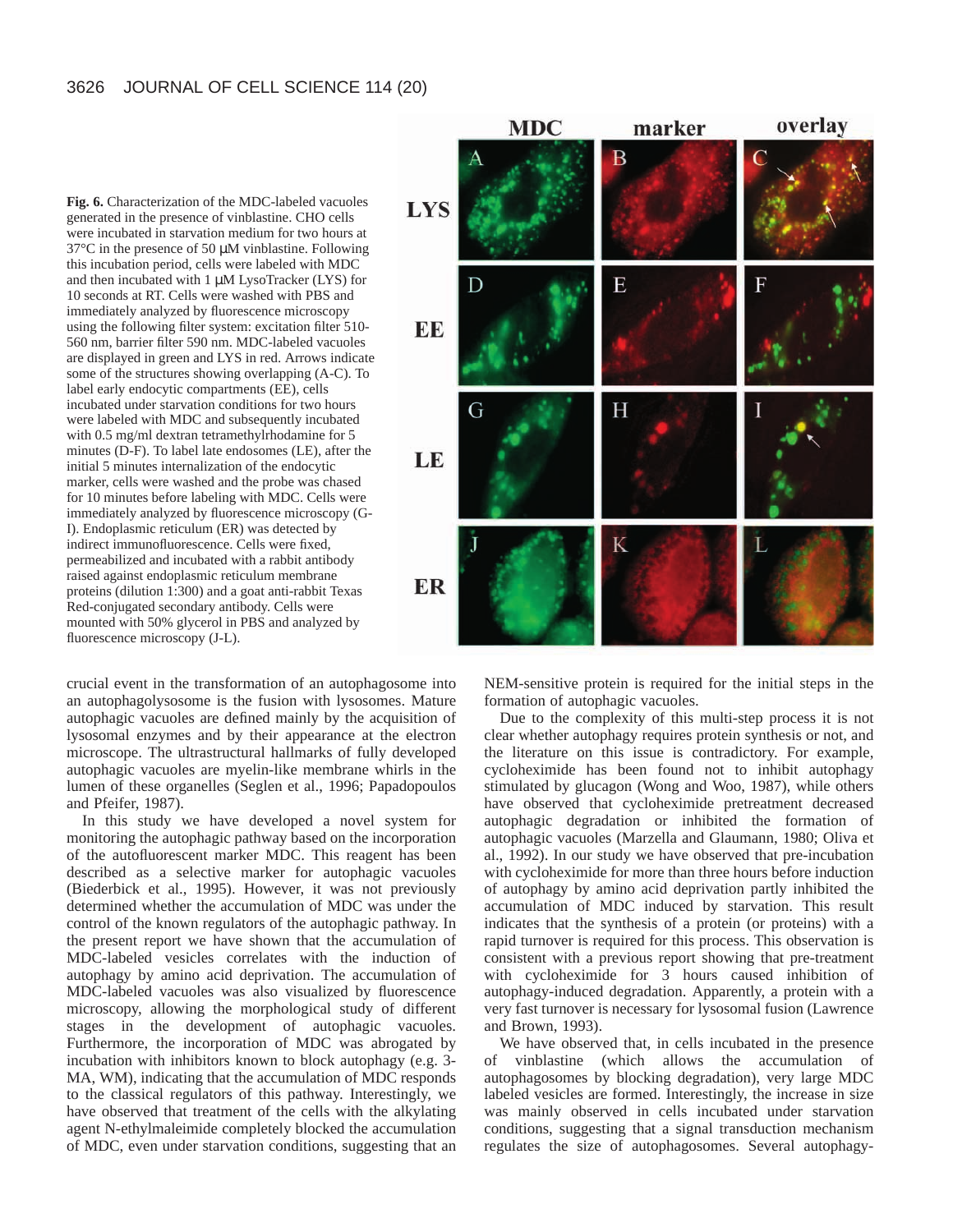**Fig. 7.** MDC-vacuoles are labeled with LC3 a protein that associates with autophagosome membranes. CHO cells were transfected with pEGFP-LC3 as described in Materials and Methods. After 48 hours transfection cells were incubated for two hours at 37°C in α-MEM medium (control), EBSS medium (starvation), or EBSS medium containing 50 µM vinblastine. Following this incubation period, cells were incubated with MDC at 0.05 mM



for 10 minutes at 37°C and then washed four times with PBS pH 7.4. Cells were immediately analyzed by fluorescence microscopy. Typical images are shown. Insets: MDC-labeled vacuoles (red) are decorated with GFP-LC3 (green).

defective mutants (apg and aut mutants) have been isolated in yeast (Tsukada and Ohsumi, 1993; Thumm et al., 1994). Among them, Apg8/Aut7, an essential protein for autophagy, is transcriptionally upregulated in response to starvation (Kirisako et al., 1999). In apg8∆/Aut7 cells autophagosomes were hardly detected in the cytoplasm by EM, suggesting that this protein plays a critical role in the formation of autophagosomes (Kirisako et al., 1999). However, aberrant autophagosome-like structures were observed only under starvation conditions. By contrast, Lang et al., reported the presence of autophagosomes in rapamycin-induced Aut7∆ cells (Lang et al., 1998). Interestingly, these autophagosomes were much smaller in size, implying that Aut7 function seems to be required for proper autophagosome size. Therefore, the results that we have obtained in the presence of vinblastine are consistent with the idea that, under the stimulus of nitrogen starvation, a factor (or factors) promotes the expansion of the autophagic vacuole, making the autophagic process physiologically more efficient. In a recent publication, Klionsky and collaborators have dissected autophagosome biogenesis in yeast into distinct nucleation and expansion steps (Abeliovich et al., 2000). The authors have shown that autophagy is induced in the absence of de novo protein synthesis, but the autophagosomes formed are significantly smaller than normal, suggesting that the synthesis of a protein (or proteins) is required for the regulation of autophagosome expansion.

Besides the putative origin of the nascent autophagic vacuoles from membranes of the endoplasmic reticulum (ER), we have observed by immunofluorescence that the MDClabeled vacuoles were not decorated with an antibody that recognizes ER membranes. This is in agreement with a previous observation that the ER marker sec61b was not present in MDC-labeled vacuoles (Biederbick et al., 1995). The authors have suggested that perhaps the ER-marker proteins rapidly disappear after the formation of autophagic vacuoles. Alternatively, MDC accumulates only in mature autophagic vacuoles, such as autophagolysosomes. Our results indicate that MDC accumulates in an acidic compartment (labeled with LysoTracker) that is distinct from the early endosome compartment but that partially overlaps with late endosomes. This is consistent with previous observations that the autophagic and endocytic pathways converge after the early

endosome level (Gordon and Seglen, 1988; Tooze et al., 1990). Interestingly, in the presence of vinblastine, a drug that blocks fusion between autophagosomes and lysosomes (Kovacs et al., 1982; Gordon and Seglen, 1988), there was an increase in the formation of MDC-labeled vacuoles. The increased accumulation of MDC-labeled vacuoles correlates with previous reports showing that the microtubule inhibitor vinblastine causes an accumulation of autophagosomes (Fengsrud et al., 1995) by preventing their degradation. This result suggests that MDC can accumulate not only in autophagolysosomes but also in earlier compartments of the autophagic pathway (e.g. autophagosomes)**.** The autophagic nature of the MDC-vacuoles generated in the presence of vinblastine was confirmed by the localization of LC3, a mammalian homolog (Kabeya et al., 2000) of yeast Apg8p/Aut7, which plays a critical role in the formation of autophagosomes as mentioned above. It has been shown that in amino acid-starved cells, LC3 is detected mainly on the membranes of autophagosomes (Kabeya et al., 2000; Mizushima, et al., 2001). We have observed that several MDClabeled structures, generated in starved cells and in the presence of vinblastine, were clearly marked with GFP-LC3 (Fig. 7), suggesting that these MDC-labeled vacuoles are autophagosomes. The vacuoles were also labeled with Lysotracker, a marker of acidic compartments, indicating that they have already acquired a vacuolar H+-ATPase. By contrast, we have not detected ER markers in the MDC-labeled vesicles, therefore, it is likely that autophagosome precursors such us the phagophore or isolation membranes are not labeled with MDC, even in vinblastine-treated cells.

 $+$  vinblastine

In summary, in this report we have described a new biochemical and morphological assay that allows a fast and simple measure of autophagy. Several assays have been used to monitor autophagy. However, most of them involve multiple steps and the use of more complicated methodologies such as electroporation, application of radioactive compounds, and electron microscopy. By contrast, the system presented here allows not only a quantitative measurement of autophagy but also a morphological analysis of the autophagic pathway by fluorescence microscopy. We have labeled autophagic vacuoles with MDC in different stages of their development by combining autophagy induction and inhibitors. We have observed a marked increased in the size of autophagic vacuoles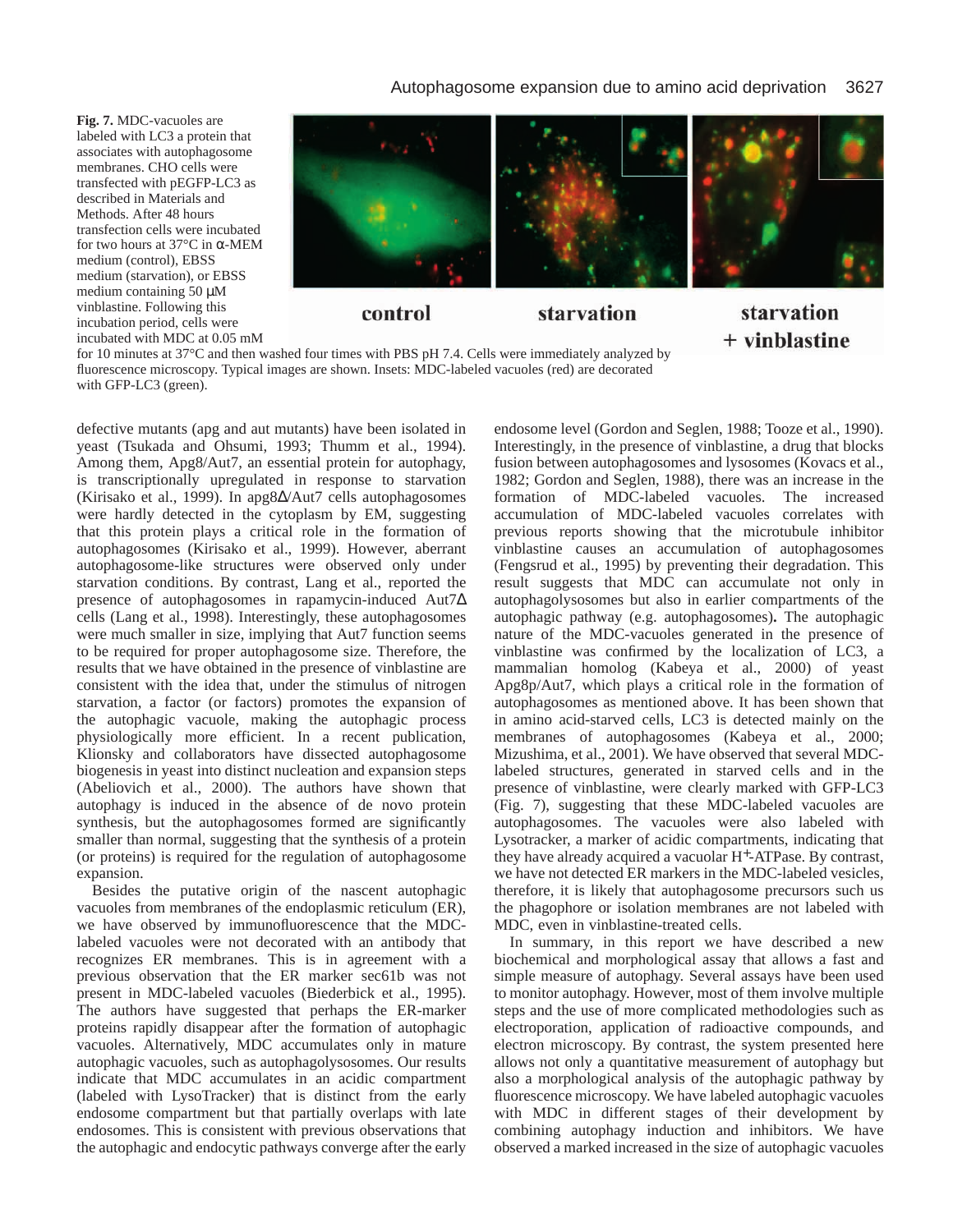#### 3628 JOURNAL OF CELL SCIENCE 114 (20)

in cells incubated with vinblastine under nitrogen-starvation conditions, indicating that the expansion step is regulated by a signal transduction mechanism initiated by the depletion of amino acids (Van Sluijters et al., 2000). Further work will be necessary to identify signaling molecules that may control this expansion step. Lastly, we have found that an NEM-sensitive protein seems to be required for the initial step of autophagosome formation. Although the molecular cell biology of autophagy remains poorly understood, some of the regulatory elements of this process have been elucidated. We believe that this new assay will allow us to gain further insight into the molecular machinery that regulates the autophagic pathway using transfected cells that overexpress proteins involved in intracellular trafficking.

We thank L.S. Mayorga and S. I. Patterson for critical reading of this manuscript. This work was partly supported by grants from CONICET (PIP 0695/98), Agencia Nacional de Promoción Científica y Tecnológica (PICT97 # 01-00111-02072 and PICT99 # 1-6058), CIUNC (Universidad Nacional de Cuyo) and Fundación Antorchas.

#### **REFERENCES**

- **Abeliovich, H., Dunn, W. A., Jr, Kim, J. and Klionsky, D. J.** (2000). Dissection of autophagosome biogenesis into distinct nucleation and expansion steps. *J. Cell Biol.* **151**, 1025-1034.
- **Berg, T. O., Fengsrud, M., Stromhaug, P. E., Berg, T. and Seglen, P. O.** (1998). Isolation and characterization of rat liver amphisomes. Evidence for fusion of autophagosomes with both early and late endosomes. *J. Biol. Chem.* **273**, 21883-21892.
- **Biederbick, A., Kern, H. F. and Elsasser, H. P.** (1995). Monodansylcadaverine (MDC) is a specific in vivo marker for autophagic vacuoles. *Eur. J. Cell Biol.* **66**, 3-14.
- **Blommaart, E. F., Luiken, J. J., Blommaart, P. J., Van Woerkom, G. M. and Meijer, A. J.** (1995). Phosphorylation of ribosomal protein S6 is inhibitory for autophagy in isolated rat hepatocytes. *J. Biol. Chem.* **270**, 2320-2326.
- **Blommaart, E. F., Krause, U., Schellens, J. P., Vreeling-Sindelarova, H. and Meijer, A. J.** (1997). The phosphatidylinositol 3-kinase inhibitors wortmannin and LY294002 inhibit autophagy in isolated rat hepatocytes. *Eur. J. Biochem.* **243**, 240-246.
- **Colombo, M. I.** (1996). Role for NSF on vesicular transport: insights from in vitro endosome fusion. *Biocell* **20**, 317-323.
- **Dunn, W. A., Jr** (1990a). Studies on the mechanisms of autophagy: formation of the autophagic vacuole. *J. Cell Biol.* **110**, 1923-1933.
- **Dunn, W. A., Jr** (1990b). Studies on the mechanisms of autophagy: maturation of the autophagic vacuole. *J. Cell Biol.* **110**, 1935-1945.
- **Fengsrud, M., Roos, N., Berg, T., Liou, W., Slot, J. W. and Seglen, P. O.** (1995). Ultrastructural and immunocytochemical characterization of autophagic vacuoles in isolated hepatocytes: effects of vinblastine and asparagine on vacuole distributions. *Exp. Cell Res.* **221**, 504-519.
- **Gerst, J. E.** (1999). SNAREs and SNARE regulators in membrane fusion and exocytosis. *Cell Mol. Life Sci.* **55**, 707-734.
- **Gordon, P. B. and Seglen, P. O.** (1988). Prelysosomal convergence of autophagic and endocytic pathways. *Biochem. Biophys. Res. Commun.* **151**, 40-47.
- **Holen, I., Stromhaug, P. E., Gordon, P. B., Fengsrud, M., Berg, T. O. and Seglen, P. O.** (1995). Inhibition of autophagy and multiple steps in asialoglycoprotein endocytosis by inhibitors of tyrosine protein kinases (tyrphostins). *J. Biol. Chem.* **270**, 12823-12831.
- Hoyvik, H., Gordon, P. B. and Seglen, P. O. (1986). Use of a hydrolysable probe, [14C]lactose, to distinguish between pre- lysosomal and lysosomal steps in the autophagic pathway. *Exp. Cell Res.* **166**, 1-14.
- **Kabeya, Y., Mizushima, N., Ueno, T., Yamamoto, A., Kirisako, T., Noda, T., Kominami, E., Ohsumi, Y. and Yoshimori, T.** (2000). LC3, a mammalian homologue of yeast Apg8p, is localized in autophagosome membranes after processing. *EMBO J.* **19**, 5720-5728.

**Kadowaki, M., Venerando, R., Miotto, G. and Mortimore, G. E.** (1996).

Mechanism of autophagy in permeabilized hepatocytes: evidence for regulation by GTP binding proteins. *Adv. Exp. Med. Biol.* **389**, 113-119.

- **Kirisako, T., Baba, M., Ishihara, N., Miyazawa, K., Ohsumi, M.,** Yoshimori, T., Noda, T. and Ohsumi, Y. (1999). Formation process of autophagosome is traced with Apg8/Aut7p in yeast. *J. Cell Biol.* **147**, 435- 446.
- **Klionsky, D. J. and Emr, S. D.** (2000). Autophagy as a regulated pathway of cellular degradation. *Science* **290**, 1717-1721.
- **Kovacs, A. L., Reith, A. and Seglen, P. O.** (1982). Accumulation of autophagosomes after inhibition of hepatocytic protein degradation by vinblastine, leupeptin or a lysosomotropic amine. *Exp. Cell Res.* **137**, 191- 201.
- **Lang, T., Schaeffeler, E., Bernreuther, D., Bredschneider, M., Wolf, D. H.** and Thumm, M. (1998). Aut2p and Aut7p, two novel microtubuleassociated proteins are essential for delivery of autophagic vesicles to the vacuole. *EMBO J.* **17**, 3597-3607.
- Lardeux, B. R. and Mortimore, G. E. (1987). Amino acid and hormonal control of macromolecular turnover in perfused rat liver. Evidence for selective autophagy. *J. Biol. Chem.* **262**, 14514-14519.
- Lawrence, B. P. and Brown, W. J. (1993). Inhibition of protein synthesis separates autophagic sequestration from the delivery of lysosomal enzymes. *J. Cell Sci.* **105**, 473-480.
- **Legesse-Miller, A., Sagiv, Y., Glozman, R. and Elazar, Z.** (2000). Aut7p, a soluble autophagic factor, participates in multiple membrane trafficking processes. *J. Biol. Chem.* **275**, 32966-32973.
- **Lucocq, J. and Walker, D.** (1997). Evidence for fusion between multilamellar endosomes and autophagosomes in HeLa cells. *Eur. J. Cell Biol.* **72**, 307- 313.
- **Mann, S. S. and Hammarback, J. A.** (1994). Molecular characterization of light chain 3. A microtubule binding subunit of MAP1A and MAP1B. *J. Biol. Chem.* **269**, 11492-11497.
- **Marzella, L. and Glaumann, H.** (1980). Inhibitory effects of vinblastine on protein degradation. *Virchows Arch. B Cell Pathol. Incl. Mol. Pathol.* **34**, 111-122.
- **Mizushima, N., Noda, T., Yoshimori, T., Tanaka, Y., Ishii, T., George, M. D., Klionsky, D. J., Ohsumi, M. and Ohsumi, Y.** (1998a). A protein conjugation system essential for autophagy. *Nature* **395**, 395-398.
- **Mizushima, N., Sugita, H., Yoshimori, T. and Ohsumi, Y.** (1998b). A new protein conjugation system in human. The counterpart of the yeast Apg12p conjugation system essential for autophagy. *J. Biol. Chem.* **273**, 33889- 33892.
- **Mizushima, N., Yamamoto, A., Hatano, M., Kobayashi, Y., Kabeya, Y., Suzuki, K., Tokuhisa, T., Ohsumi, Y. and Yoshimori, T.** (2001). Dissection of autophagosome formation using Apg5-deficient mouse embryonic stem cells. *J. Cell Biol.* **152**, 657-668.
- Mortimore, G. E., Lardeux, B. R. and Heydrick, S. J. (1989). Mechanism and control of protein and RNA degradation in the rat hepatocyte: two modes of autophagic sequestration. *Revis. Biol. Celular.* **20**, 79-96.
- **Mortimore, G. E., Miotto, G., Venerando, R. and Kadowaki, M.** (1996). Autophagy. *Subcell. Biochem.* **27**, 93-135.
- **Mortimore, G. E. and Schworer, C. M.** (1977). Induction of autophagy by amino-acid deprivation in perfused rat liver. *Nature* **270**, 174-176.
- **Noda, T. and Ohsumi, Y.** (1998). Tor, a phosphatidylinositol kinase homologue, controls autophagy in yeast. *J. Biol. Chem.* **273**, 3963-3966.
- Noda, T., Matsuura, A., Wada, Y. and Ohsumi, Y. (1995). Novel system for monitoring autophagy in the yeast Saccharomyces cerevisiae. *Biochem. Biophys. Res. Commun.* **210**, 126-132.
- **Ogier-Denis, E., Couvineau, A., Maoret, J. J., Houri, J. J., Bauvy, C., De Stefanis, D., Isidoro, C., Laburthe, M. and Codogno, P.** (1995). A heterotrimeric Gi3-protein controls autophagic sequestration in the human colon cancer cell line HT-29. *J. Biol. Chem.* **270**, 13-16.
- **Ogier-Denis, E., Houri, J. J., Bauvy, C. and Codogno, P.** (1996). Guanine nucleotide exchange on heterotrimeric Gi3 protein controls autophagic sequestration in HT-29 cells. *J. Biol. Chem.* **271**, 28593-28600.
- **Oliva, O., Rez, G., Palfia, Z. and Fellinger, E.** (1992). Dynamics of vinblastine-induced autophagocytosis in murine pancreatic acinar cells: influence of cycloheximide post-treatments. *Exp. Mol. Pathol.* **56**, 76-86.
- **Orci, L., Malhotra, V., Amherdt, M., Serafini, T. and Rothman, J. E.** (1989). Dissection of a single round of vesicular transport: sequential intermediates for intercisternal movement in the Golgi stack. *Cell* **56**, 357-368.
- Papadopoulos, T. and Pfeifer, U. (1987). Protein turnover and cellular autophagy in growing and growth-inhibited 3T3 cells. *Exp. Cell Res.* **171**, 110-121.
- **Petiot, A., Ogier-Denis, E., Blommaart, E. F., Meijer, A. J. and Codogno,**